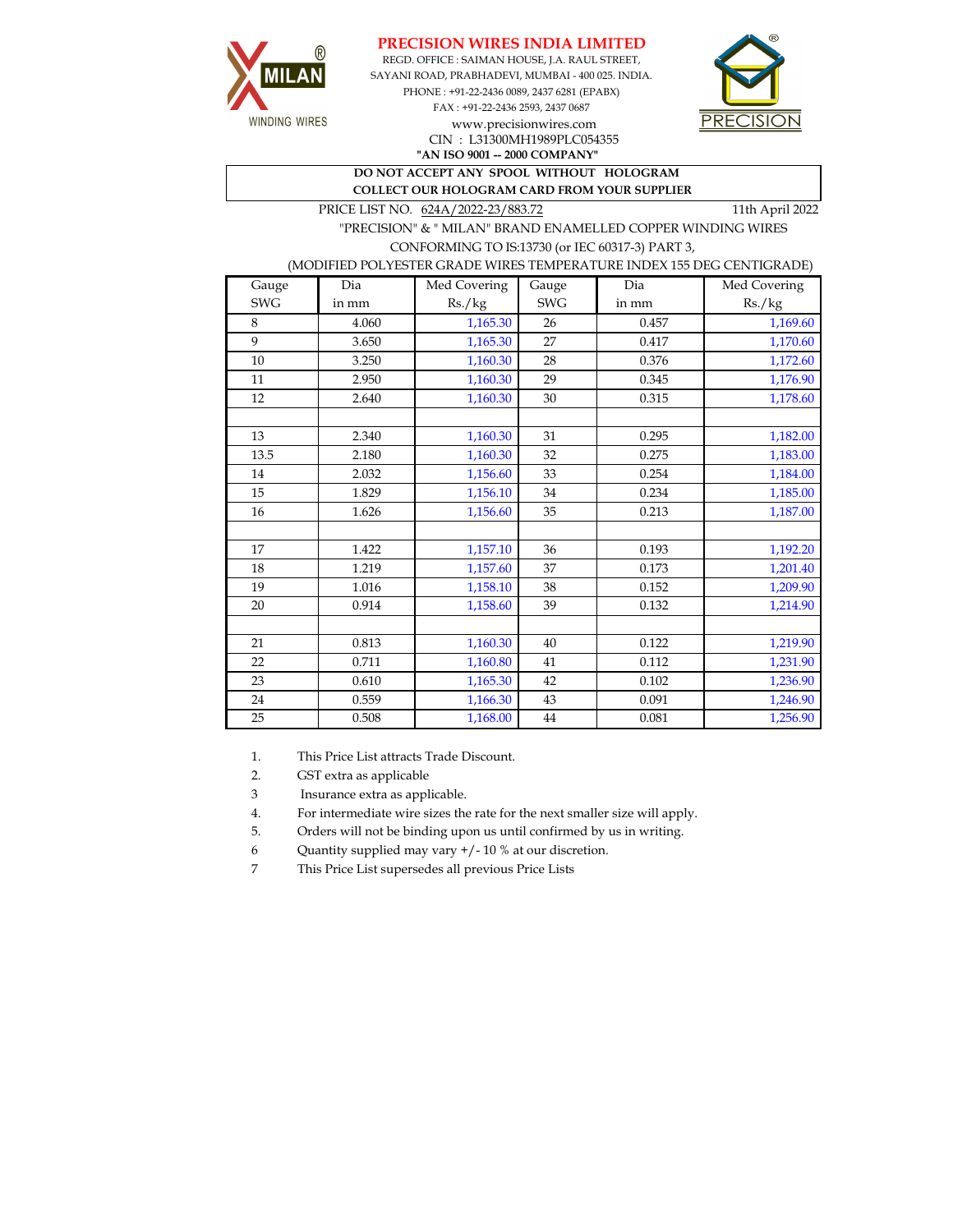



REGD. OFFICE : SAIMAN HOUSE, J.A. RAUL STREET, CIN : L31300MH1989PLC054355 SAYANI ROAD, PRABHADEVI, MUMBAI - 400 025. INDIA. PHONE : +91-22-2436 0089, 2437 6281 (EPABX) FAX : +91-22-2436 2593, 2437 0687 **"AN ISO 9001 -- 2000 COMPANY"** www.precisionwires.com



**DO NOT ACCEPT ANY SPOOL WITHOUT HOLOGRAM COLLECT OUR HOLOGRAM CARD FROM YOUR SUPPLIER** 

PRICE LIST NO. 624B/2022-23/883.72 11th April 2022

 "PRECISION" & " MILAN" BRAND ENAMELLED COPPER WINDING WIRES CONFORMING TO IS:13730 PART 13, ( IEC 60317-13)

(DUAL COATED WIRES CLASS H+ WIRES TEMPERATURE INDEX 200 DEG CENTIGRADE)

| Gauge      | Dia   | Med Covering | Gauge      | Dia   | Med Covering |
|------------|-------|--------------|------------|-------|--------------|
| <b>SWG</b> | in mm | Rs./kg       | <b>SWG</b> | in mm | Rs./kg       |
| 8          | 4.060 | 1,190.10     | 26         | 0.457 | 1,191.80     |
| 9          | 3.650 | 1,190.10     | 27         | 0.417 | 1,193.30     |
| 10         | 3.250 | 1,187.10     | 28         | 0.376 | 1,194.80     |
| $11\,$     | 2.950 | 1,187.10     | 29         | 0.345 | 1,198.30     |
| 12         | 2.640 | 1,187.10     | 30         | 0.315 | 1,199.30     |
|            |       |              |            |       |              |
| 13         | 2.340 | 1,187.10     | 31         | 0.295 | 1,202.20     |
| 13.5       | 2.180 | 1,187.10     | 32         | 0.275 | 1,203.20     |
| 14         | 2.032 | 1,182.60     | 33         | 0.254 | 1,204.20     |
| 15         | 1.829 | 1,182.10     | 34         | 0.234 | 1,205.20     |
| 16         | 1.626 | 1,182.60     | 35         | 0.213 | 1,207.20     |
|            |       |              |            |       |              |
| 17         | 1.422 | 1,183.10     | 36         | 0.193 | 1,211.70     |
| 18         | 1.219 | 1,183.60     | 37         | 0.173 | 1,218.70     |
| 19         | 1.016 | 1,184.10     | 38         | 0.152 | 1,227.20     |
| 20         | 0.914 | 1,184.60     | 39         | 0.132 | 1,232.20     |
|            |       |              |            |       |              |
| 21         | 0.813 | 1,186.30     | 40         | 0.122 | 1,237.20     |
| 22         | 0.711 | 1,186.80     | 41         | 0.112 | 1,249.20     |
| 23         | 0.610 | 1,188.80     | 42         | 0.102 | 1,257.20     |
| 24         | 0.559 | 1,189.80     | 43         | 0.091 | 1,264.20     |
| 25         | 0.508 | 1,190.80     | 44         | 0.081 | 1,274.20     |

1. This Price List attracts Trade Discount.

2. GST extra as applicable

3 Insurance extra as applicable.

4. For intermediate wire sizes the rate for the next smaller size will apply

5. Orders will not be binding upon us until confirmed by us in writing.

6. Quantity supplied may vary + /- 10% at our discretion.

7 This Price List supersedes all previous Price Lists



**PRECISION WIRES INDIA LIMITED**

REGD. OFFICE : SAIMAN HOUSE, J.A. RAUL STREET, SAYANI ROAD, PRABHADEVI, MUMBAI - 400 025. INDIA. PHONE : +91-22-2436 0089, 2437 6281 (EPABX)

FAX : +91-22-2436 2593, 2437 0687

www.precisionwires.com CIN : L31300MH1989PLC054355 **"AN ISO 9001 -- 2000 COMPANY"**





PRICE LIST NO.  $624C/2022-23/883.72$  11th April 2022

'PRECISION' & 'MILAN' SUBMERSIBLE WINDING WIRES OF COPPER (POLY + BOPP)